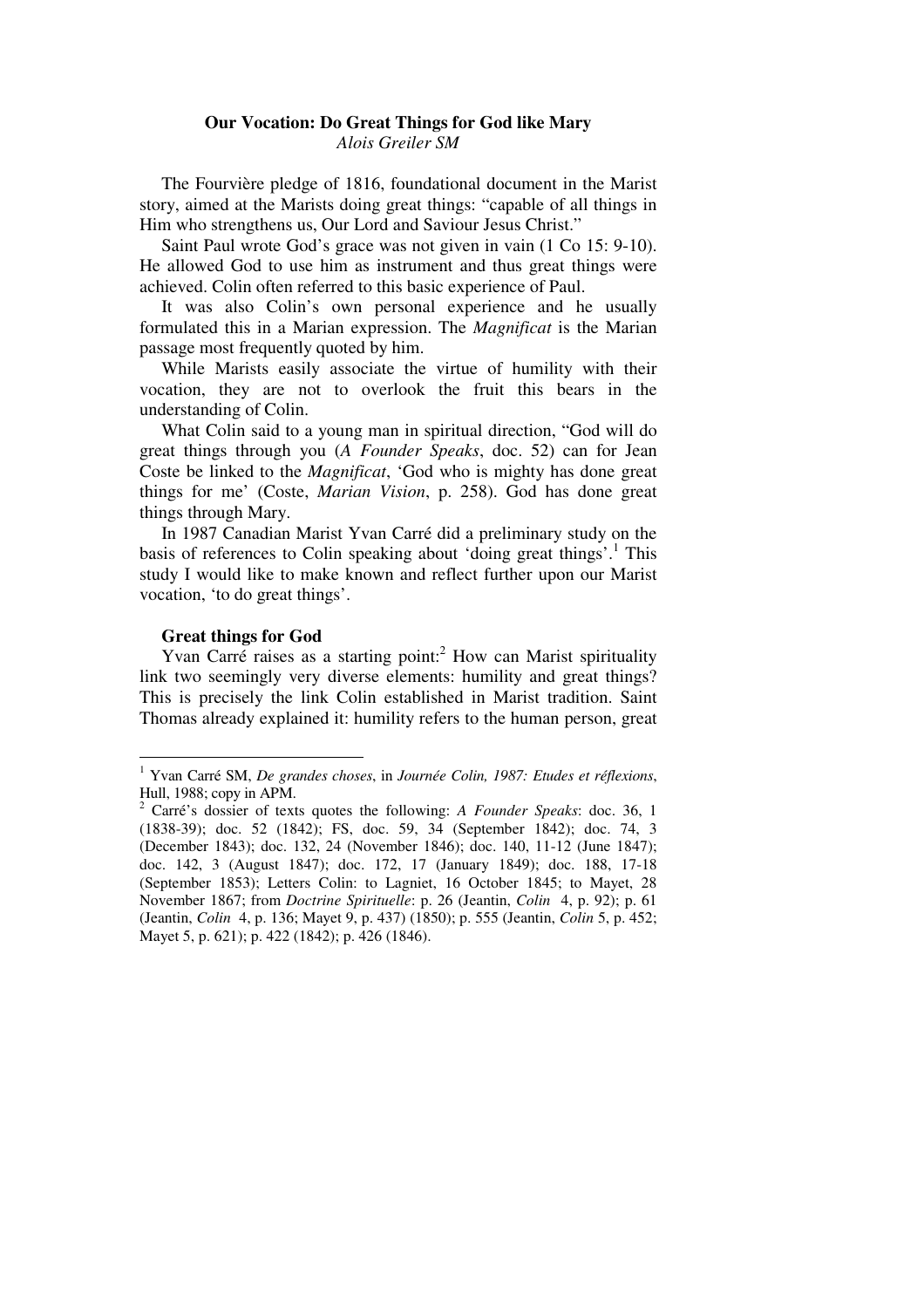#### Greiler 101

things refer to God. It is not about my achievements but about God working through me. Another great example is Saint Paul. We read in 1 Corinthians 15: 9-10:

"I am the least of the apostles, indeed unfit to be called an apostle... Yet it is by the grace of god I am what I am, and God's grace toward me has not been in vain."

Colin employed the example of Paul to illustrate for the confreres the point in question (FS, doc. 140, 11-12 (1847):

"[11] What is a tool by itself? Let us place ourselves in the hands of God like the tool in the hands of a workman. As long as you rely on yourself, you can expect nothing. [12] But in addition, a great feeling of confidence. You must say to God, 'Lord, you can do great things through me. You made the world out of nothing, and from a persecutor you made a great apostle. With me you have everything to gain, for whatever you do through my ministry, no one will ever say that it was I who did it."

'To do great things for God' is established in the oral tradition from Colin in references in *A Founder Speaks* and *A Founder Acts* and others published in *Doctrine spirituelle*. These quotes refer to Marists and foreign missions, education, Colin in Rome, admission of candidates, and the overall mission of the Society.

Already in the first years as General, to do 'great things for God' was perceived as a goal and compatible with Marist humility. In the spring of 1841, Colin talked to the Marists in Belley (*Colin Sup* 1, doc. 255, § 13 (March-April 1841). Maîtrepierre, his vicar, had in mind to separate the priests from the other branches because collaboration caused complications. Colin refused such a plan. He said, do not separate what God united, because without their prayers 'on ne fait pas grand chose', we cannot do great things.

 In 1853, Maîtrepierre wrote down his (and of others) impression of the founder after  $1836$ <sup>3</sup>

"On the contrary, convinced that this is the work of God, his humble simplicity has never hindered him to believe that the Society of Mary is called to do great things in the Church of God."

 3 Gaston Lessard SM, *Devenir mariste* (Collection: Présences de Marie, 1), Saint-Augustin, 2001, p. 73 (cf. OM, doc. 752, 43): «Ainsi, persuade que c'est l'œuvre de Dieu, sa modeste simplicité ne l'a jamais empêché de croire que la Société de Marie ne soit appelée à faire de grandes choses dans l'église de Dieu».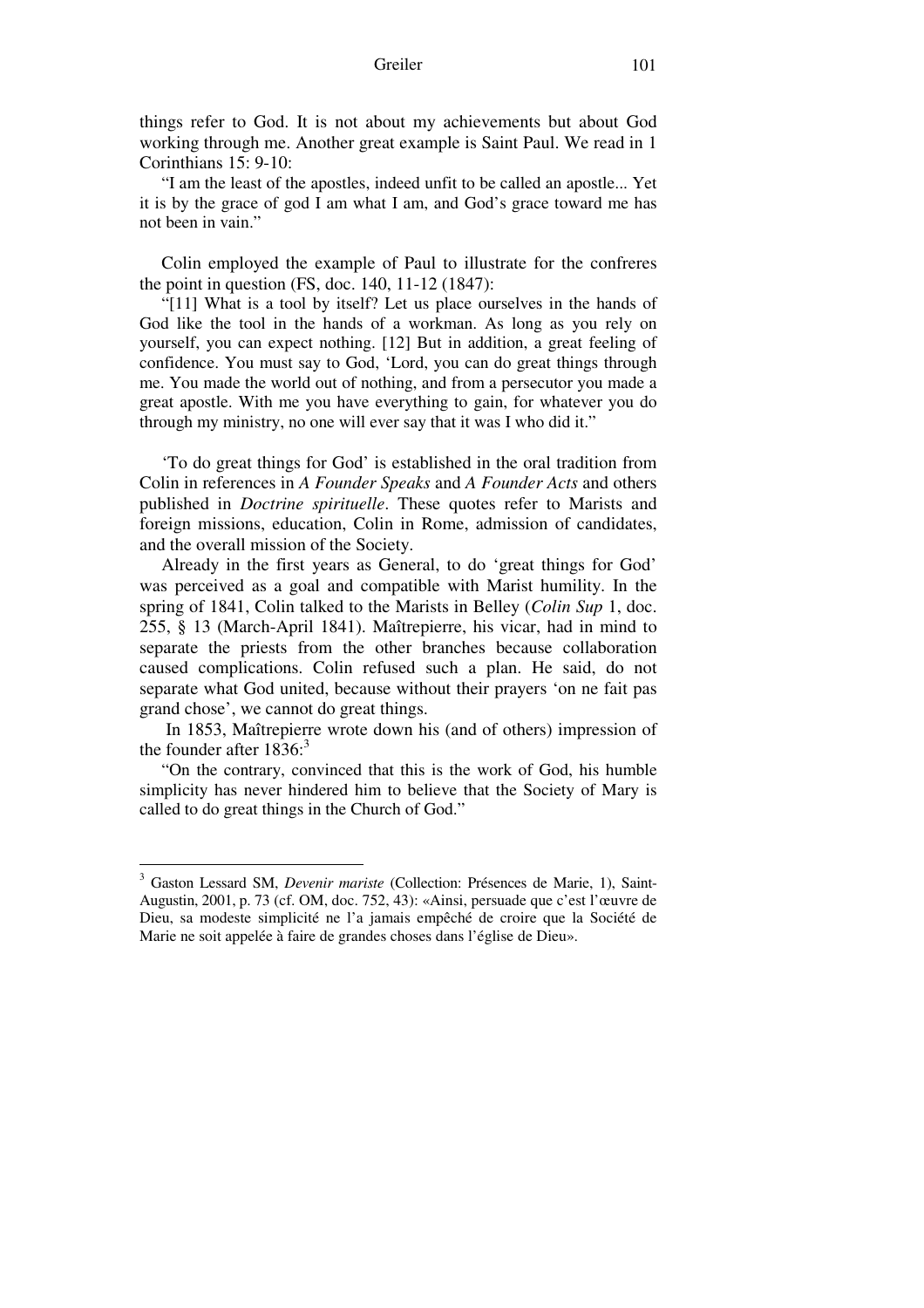Colin saw a spirit of humility and great achievements linked in Mary. In Mary of Agreda he read about it. Mary embodies both, humility, human weakness, hidden and unknown presence, and the great things, the marvels God can achieve through such people like Mary, like Paul. The gospel of Luke chapter 1, verse 49, gives us the Marian base<sup>-4</sup>

"For the Almighty has done great things for me. Holy is his name."

# **The 1872 Constitutions**

These ponderings by the Marist founder finally flowed into his central written work, the Constitutions finished in 1872 and approved by Rome in 1873. What is kept in the constitutions of a congregation is of course fundamental and has a definite weight and importance and as it were canonical status. Although not formally set out as the beginning or end of the text our idea appears in different numbers.

A Marist needs to be able to 'achieve great things' because such is the mission of the Society. This condition we find already in his 1842 constitutions (no 34) and it was kept and repeated in the 1872 text.

Colin finally fixed the spiritual background to the mission of the Society in the text. The concordance to the Latin text established by Lessard/Rizzuto helps us to find the references.<sup>5</sup> One is given by Carré (no 59). The text has one more.

Number 59 lists those candidates not to be admitted. In the second part it reads:

"...those who are fond of their own comfort or too delicate, because such people are generally inclined to be lukewarm and incapable of great things;"

Mayet kept a commentary by Colin on this (FS, doc. 172, 17). We are in January 1849. Colin reacts to a priest hesitant to take up teaching:

"It says in our Rule that we must pay particular attention, keep a careful watch on those who are *nimium delicate quia ad magna non sunt apti* ['those who like to be mollycoddled, for they are unsuited to achieving great things']. I wrote the same thing again these last few days to our professors, to my sons, my novices at Agen, the house which is my great consolation, and of which I cannot think without being moved."

 4 Cf. A. Greiler SM, *Transforming Grace*, in FN 10, 2 (2008) 397-399.

<sup>5</sup> G. Lessard SM - M. Rizzuto SM (eds.), *Constitutionum Societatis Mariae Concordantiae*, 6 Fascicles, Washington, D.C., 1982, s.v. 'magnus, magna, magnitude'.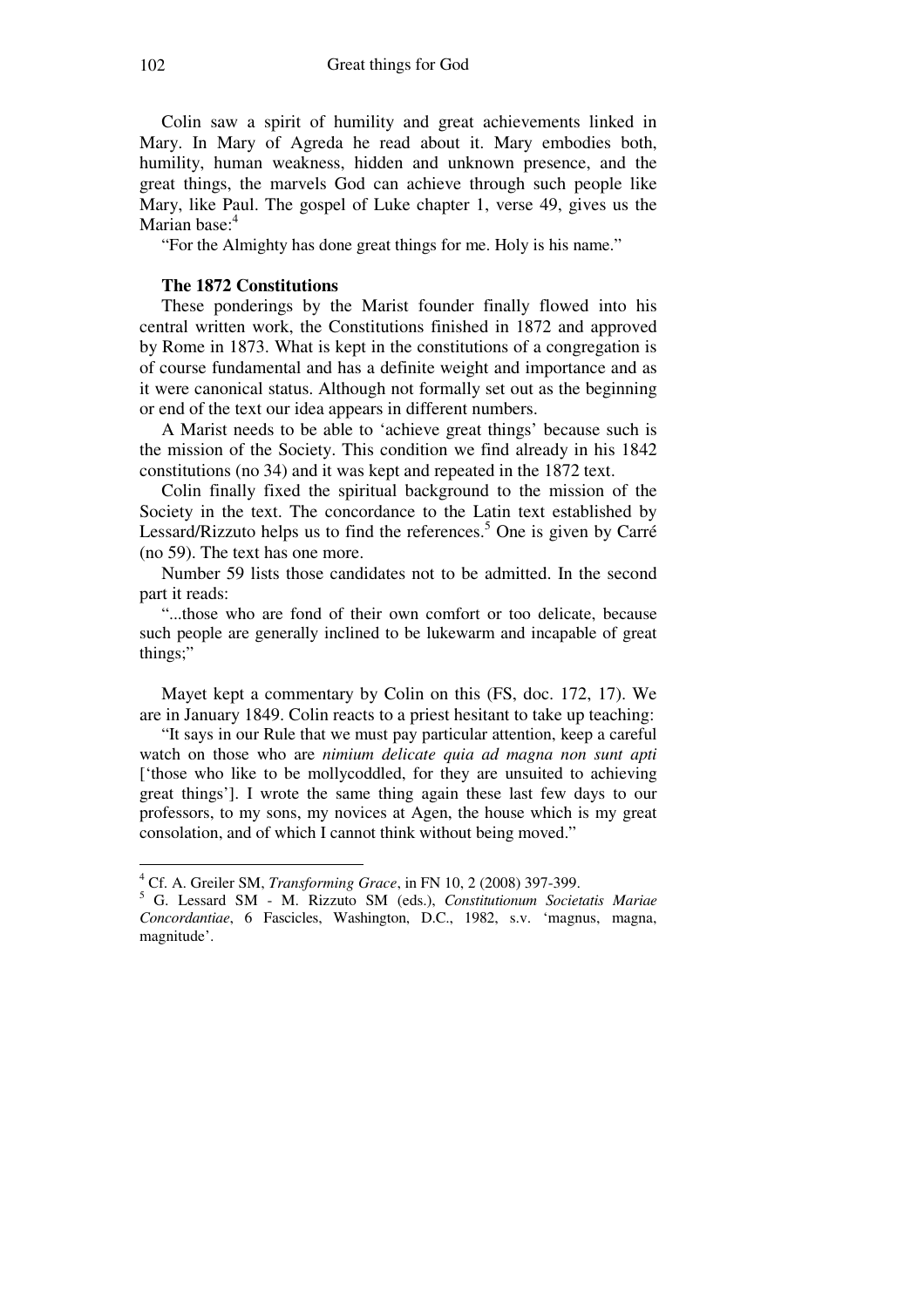Greiler 103

Beyond the ministry of teaching in colleges, all Marists are called to the same excellence. This includes the qualities the Superior General needs to have:

"Number 302: Moreover, the following qualities are also extremely necessary: ...magnanimity to undertake great things for the glory of God and the salvation of souls and to pursue them with constancy in spite of difficulties;"

## **The 1987 Constitutions**

After Vatican II the Marists were challenged to update their legislation, in particular the constitutions, their rule of life. Has this key principle of the founder been kept in the new text, elaborated finally by the general chapter of 1985 and approved by Rome in 1987?

A first reading seems to stress only one pole: the virtue of humility in its Colinian expression of 'hidden and unknown'. Mary plays a prominent role. She leads to the overall mission of her Society: support, love (no 78) the Church as Mary did (nos. 5.15.17.18.74.92.103), and at the same time contribute to its renewal (no 78).

Candidates join 'a project of apostolic religious life' (no 33). They need qualities to be able to 'contribute effectively to the mission of the Society' (nos. 42e.66.71):

"Number 42... (e) the intelligence, judgement and physical health necessary to enable him to contribute effectively to the mission and apostolates of the Society;"

This is much more careful than Colin's blunt statement: 'delicate' people are not suited for a congregation which is called to do great things for God.

The 'more', the Ignatian 'magis' Colin asked for in the Society appears explicitly in academic and professional performance. However, in tone again watered down compared to Colin's phrase:

"Number 27: Through prayer they will learn to place their gifts unselfishly at the disposal of the Society for the sake of the Kingdom. The humility which characterizes their apostolate does not exclude high levels of academic achievement or professional excellence."

In three numbers in the final part we find the expression coined by Colin for the mission of the Society, 'do great things'.

"3. Apostolic Life. Number 136: The Society of Mary is constituted in the Church as an apostolic religious community. The phrase 'unknown and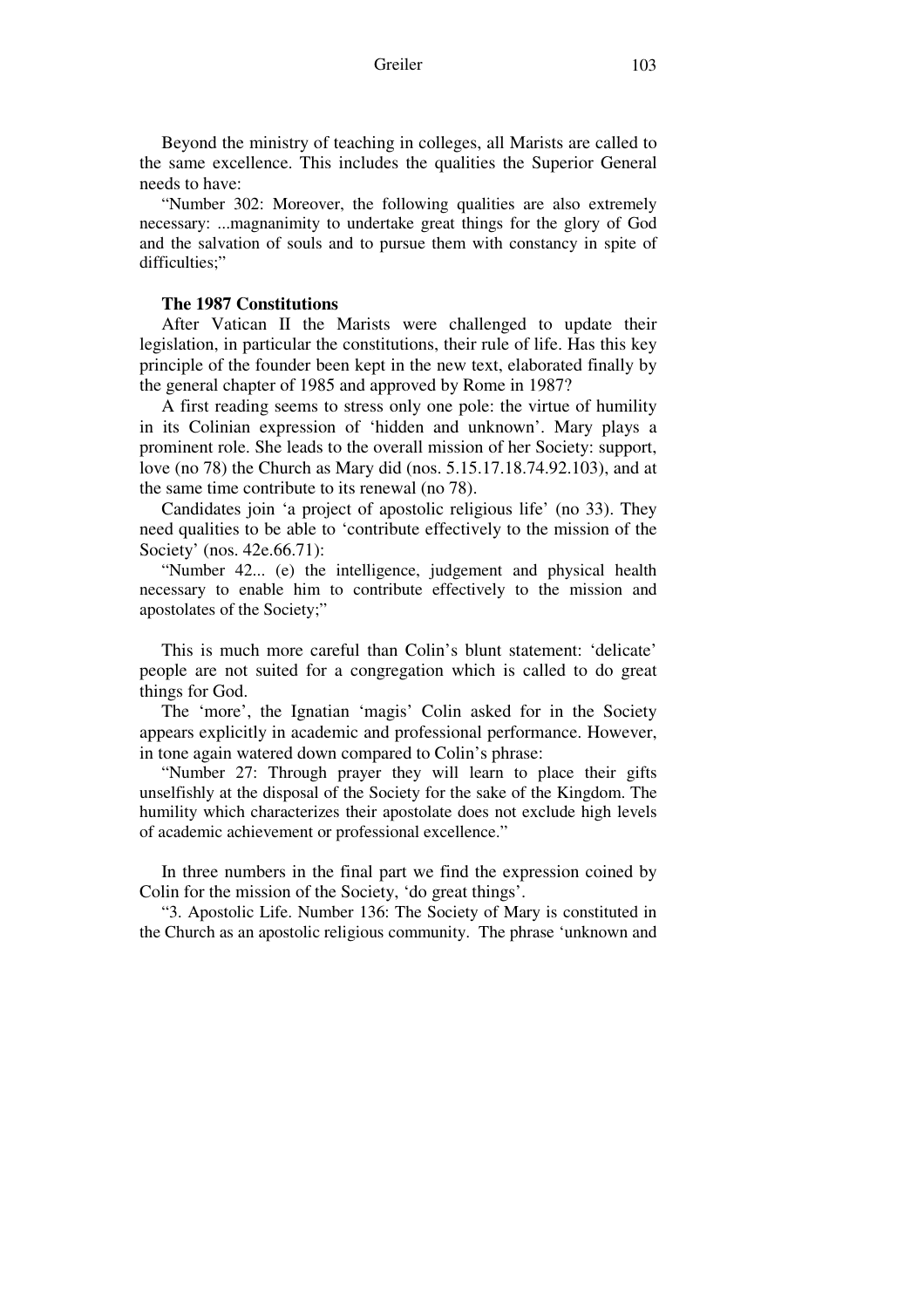even hidden in this world' indicates the manner in which Marists engage in the apostolate and it does not hinder them from doing great things for God. It leads Marists to place themselves in the situation of those to whom they are sent and to put aside everything in themselves which might be an obstacle to the working of the Spirit."

"1. Humility. Number 220: In this way, liberated from undue selfconcern, they will be useful to others and do great things for God, and so the Society will achieve its goals. They leave it to the Lord to say the healing word that brings inner peace and the freedom to serve their neighbour."

"6. Fidelity to the Spirit of the Society. Number 228: The secret of their own presence in the Church and the world of today: a presence attentive to God and vibrant with zeal, so that while doing great things for the Lord, they may seem to be unknown and even hidden in the world. This was Mary's way; this is Mary's work. It is expressed for all Marist in the words of Jean-Claude Colin."

In these numbers both poles are present: humility – great things. They are linked in fact. Humility is the path to do great things. This is the paradox in the lives of Mary, Colin, Jean-Marie Vianney, in other words, this is the paradox of grace. The expression 'great things' from Colin is preserved for naming the aim of the Society.

## **The vocation of the Society**

Searching for a short formula to capture the mission of the Society, we turn to the founder. The phrase 'to do great things for God' is one of the key phrases he left as our patrimony. Mary was the lowly handmaid through whom the Lord could do great things. Colin's frequent references to Paul make this even more explicit.

To do great things was meditated upon by Colin over many years as the vocation of the Society. Finally, the founder placed the phrase and requirement in his constitutions of 1872.

Overall, the mission of the Society according to the 1987 text is much more focused on the Church. Colin used the phrase 'do great things' to various ministries. In fact, the new constitutions seem less courageous than the old text.

Could we say, Colin was thinking more in terms of the kingdom, the gathering of a Marian people in the utopia of the end times, while the approved legislation of 1987 narrowed it down to the presence of Mary